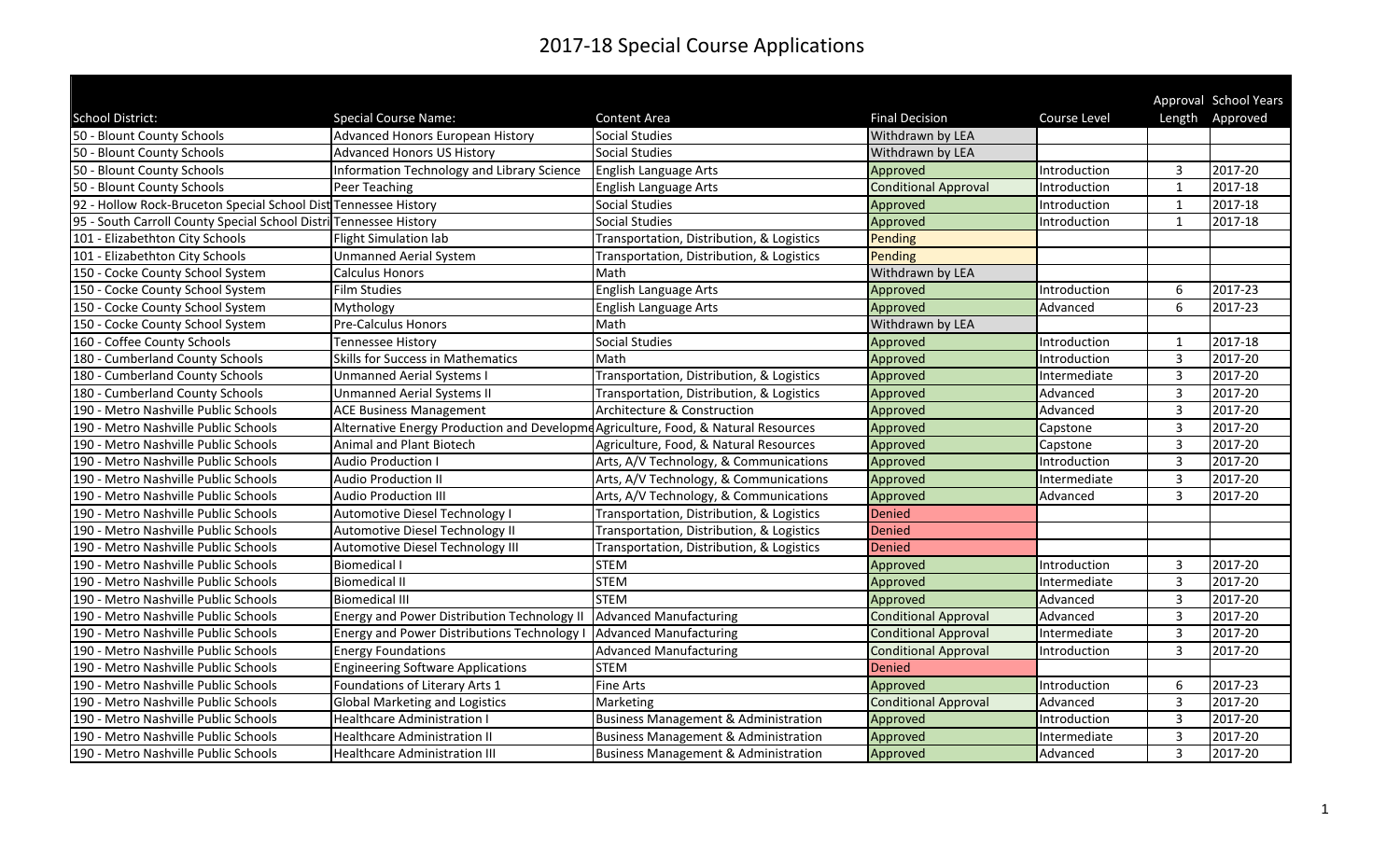|                                       |                                                                      |                                        |                             |              |                | Approval School Years |
|---------------------------------------|----------------------------------------------------------------------|----------------------------------------|-----------------------------|--------------|----------------|-----------------------|
| School District:                      | <b>Special Course Name:</b>                                          | Content Area                           | <b>Final Decision</b>       | Course Level |                | Length Approved       |
| 190 - Metro Nashville Public Schools  | Heritage Arabic I                                                    | World Language                         | Pending                     |              |                |                       |
| 190 - Metro Nashville Public Schools  | Heritage Arabic II                                                   | World Language                         | Pending                     |              |                |                       |
| 190 - Metro Nashville Public Schools  | Media Publishing I                                                   | Arts, A/V Technology, & Communications | <b>Conditional Approval</b> | Intermediate | 3              | 2017-20               |
| 190 - Metro Nashville Public Schools  | Media Publishing II                                                  | Arts, A/V Technology, & Communications | <b>Conditional Approval</b> | Advanced     | 3              | 2017-20               |
| 190 - Metro Nashville Public Schools  | Medical Sociology and Anthropology                                   | <b>Social Studies</b>                  | Pending                     |              |                |                       |
| 190 - Metro Nashville Public Schools  | <b>Medical Spanish</b>                                               | World Language                         | Pending                     |              |                |                       |
| 190 - Metro Nashville Public Schools  | Music Industry Survey                                                | Arts, A/V Technology, & Communications | <b>Conditional Approval</b> | Introduction | 3              | 2017-20               |
| 190 - Metro Nashville Public Schools  | Recording Industry 1                                                 | Arts, A/V Technology, & Communications | <b>Conditional Approval</b> | Intermediate | 3              | 2017-20               |
| 190 - Metro Nashville Public Schools  | Recording Industry 2                                                 | Arts, A/V Technology, & Communications | <b>Conditional Approval</b> | Advanced     | 3              | 2017-20               |
| 190 - Metro Nashville Public Schools  | <b>Tennessee Student Success</b>                                     | English Language Arts                  | Approved                    | Intermediate | $\overline{3}$ | 2017-20               |
| 210 - DeKalb County School District   | Honors Mythology                                                     | English Language Arts                  | Approved                    | Advanced     | 6              | 2017-23               |
| 210 - DeKalb County School District   | Horror Literature                                                    | English Language Arts                  | Denied                      |              |                |                       |
| 210 - DeKalb County School District   | <b>Strength and Conditioning I</b>                                   | Wellness & P.E.                        | Approved                    | Capstone     | 6              | 2017-23               |
| 273 - Trenton Special School District | Contemporary Literature                                              | English Language Arts                  | Approved                    | Advanced     | 6              | 2017-23               |
| 273 - Trenton Special School District | Literature and Film                                                  | English Language Arts                  | Approved                    | Advanced     | 6              | 2017-23               |
| 290 - Grainger County Schools         | <b>Industrial Automation</b>                                         | <b>Advanced Manufacturing</b>          | Approved                    | Advanced     | $\overline{3}$ | 2017-20               |
| 290 - Grainger County Schools         | Industrial Electricity I                                             | <b>Advanced Manufacturing</b>          | Approved                    | Introduction | 3              | 2017-20               |
| 290 - Grainger County Schools         | Industrial Electricity II                                            | <b>Advanced Manufacturing</b>          | Approved                    | Intermediate | $\overline{3}$ | 2017-20               |
| 301 - Greeneville City Schools        | College Inquiry                                                      | English Language Arts                  | Denied                      |              |                |                       |
| 301 - Greeneville City Schools        | Microsoft IT Academy                                                 | Information Technology                 | <b>Denied</b>               |              |                |                       |
| 301 - Greeneville City Schools        | Senior Transition Inquiry                                            | English Language Arts                  | <b>Conditional Approval</b> | Introduction | $\overline{3}$ | 2017-20               |
| 320 - Hamblen County Schools          | <b>Industrial Automation</b>                                         | <b>Advanced Manufacturing</b>          | Approved                    | Advanced     | $\overline{3}$ | 2017-20               |
| 320 - Hamblen County Schools          | Industrial Electricity I                                             | <b>Advanced Manufacturing</b>          | Approved                    | Introduction | $\overline{3}$ | 2017-20               |
| 320 - Hamblen County Schools          | <b>Industrial Electricity II</b>                                     | <b>Advanced Manufacturing</b>          | Approved                    | Intermediate | 3              | 2017-20               |
| 330 - Hamilton County Schools         | <b>Adobe Certification Course</b>                                    | Arts, A/V Technology, & Communications | Denied                      |              |                |                       |
| 330 - Hamilton County Schools         | America's Frontier                                                   | <b>Social Studies</b>                  | Approved                    | Introduction | -1             | 2017-18               |
| 330 - Hamilton County Schools         | <b>Applications of STEM</b>                                          | Science                                | Withdrawn by LEA            |              |                |                       |
| 330 - Hamilton County Schools         | <b>Aquatic Biology</b>                                               | Science                                | Approved                    | Advanced     | $\mathbf{1}$   | $2017 - 18$           |
| 330 - Hamilton County Schools         | Astronomy                                                            | Science                                | Approved                    | Introduction | $\overline{1}$ | 2017-18               |
| 330 - Hamilton County Schools         | <b>Bioethics</b>                                                     | Science                                | Denied                      |              |                |                       |
| 330 - Hamilton County Schools         | Citizen Science and the Environment                                  | Science                                | Denied                      |              |                |                       |
| 330 - Hamilton County Schools         | Comparative Religions of the World                                   | <b>Social Studies</b>                  | Approved                    | Intermediate | 3              | 2017-20               |
| 330 - Hamilton County Schools         | Conservation of Public Land                                          | Science                                | Approved                    | Introduction | $\mathbf{1}$   | 2017-18               |
| 330 - Hamilton County Schools         | Detective Fiction: Sherlock Holmes to Jack Rea English Language Arts |                                        | Denied                      |              |                |                       |
| 330 - Hamilton County Schools         | <b>Diseases and Disorders</b>                                        | Science                                | Denied                      |              |                |                       |
| 330 - Hamilton County Schools         | Etymology                                                            | English Language Arts                  | Approved                    | Introduction | 6              | 2017-23               |
| 330 - Hamilton County Schools         | Everyday Math, Word Problems, and Calculate Math                     |                                        | Denied                      |              |                |                       |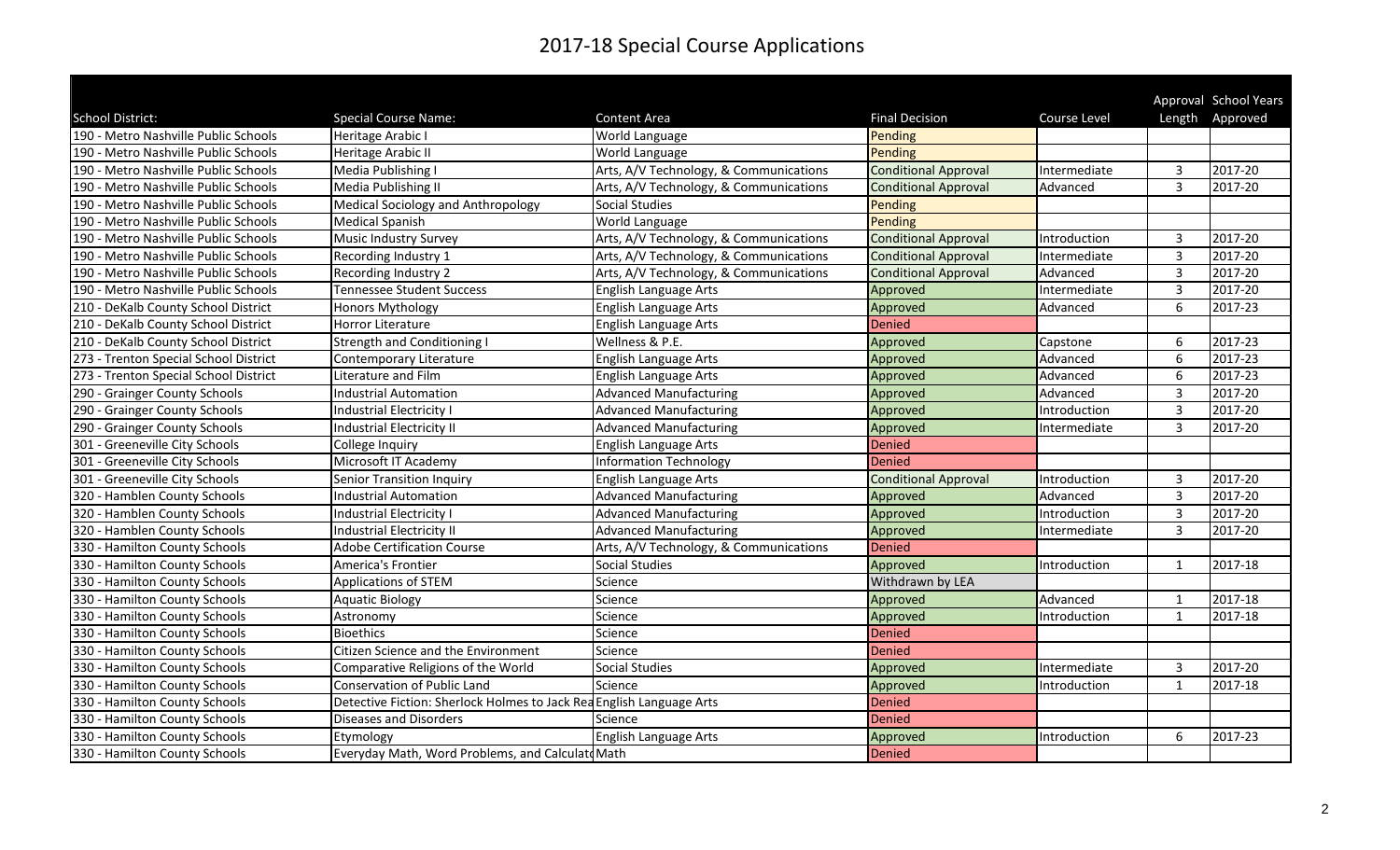|                                  |                                                                     |                                                        |                             |              |                | Approval School Years |
|----------------------------------|---------------------------------------------------------------------|--------------------------------------------------------|-----------------------------|--------------|----------------|-----------------------|
| School District:                 | <b>Special Course Name:</b>                                         | Content Area                                           | <b>Final Decision</b>       | Course Level |                | Length Approved       |
| 330 - Hamilton County Schools    | Exploring Foods of the Hispanic World                               | World Language                                         | Denied                      |              |                |                       |
| 330 - Hamilton County Schools    | <b>Facing History and Ourselves</b>                                 | <b>Social Studies</b>                                  | Approved                    | Introduction | $\mathbf{1}$   | 2017-18               |
| 330 - Hamilton County Schools    | Focus on Adulthood                                                  | <b>Special Populations</b>                             | Approved                    | Intermediate | 3              | $2017 - 20$           |
| 330 - Hamilton County Schools    | Freelance Writing and Photography                                   | English Language Arts                                  | Approved                    | Introduction | 6              | 2017-23               |
| 330 - Hamilton County Schools    | Gothic Literature                                                   | English Language Arts                                  | <b>Denied</b>               |              |                |                       |
| 330 - Hamilton County Schools    | <b>History Through Film</b>                                         | <b>Social Studies</b>                                  | Approved                    | Introduction | $\mathbf{1}$   | 2017-18               |
| 330 - Hamilton County Schools    | Intro To Athletic Training                                          | Wellness & P.E.                                        | <b>Conditional Approval</b> | Capstone     | 1              | 2017-18               |
| 330 - Hamilton County Schools    | Introduction to Film                                                | <b>Fine Arts</b>                                       | Approved                    | Introduction | $\mathbf{1}$   | 2017-18               |
| 330 - Hamilton County Schools    | Introduction to Self-Advocacy                                       | <b>Special Populations</b>                             | Approved                    | Introduction | 3              | 2017-20               |
| 330 - Hamilton County Schools    | Marine Science                                                      | Science                                                | Approved                    | Advanced     | $\mathbf{1}$   | 2017-18               |
| 330 - Hamilton County Schools    | Mastermind: The Power of the Brain                                  | Math                                                   | <b>Denied</b>               |              |                |                       |
| 330 - Hamilton County Schools    | Mythology                                                           | English Language Arts                                  | Approved                    | Advanced     | 6              | 2017-23               |
| 330 - Hamilton County Schools    | Planning for Transition                                             | <b>Special Populations</b>                             | Approved                    | Advanced     | 3              | 2017-20               |
| 330 - Hamilton County Schools    | Re-Read                                                             | <b>Special Populations</b>                             | Denied                      |              |                |                       |
| 330 - Hamilton County Schools    | <b>Science Troupe</b>                                               | Science                                                | Approved                    | Advanced     | 1              | 2017-18               |
| 330 - Hamilton County Schools    | Scientific Research II: Citizen Science                             | Science                                                | Denied                      |              |                |                       |
| 330 - Hamilton County Schools    | Shakespeare Literature                                              | <b>English Language Arts</b>                           | Approved                    | Advanced     | 6              | 2017-23               |
| 330 - Hamilton County Schools    | Show Art                                                            | <b>Fine Arts</b>                                       | Approved                    | Capstone     | 6              | 2017-23               |
| 330 - Hamilton County Schools    | Space Science and Rocketry                                          | Science                                                | <b>Denied</b>               |              |                |                       |
| 330 - Hamilton County Schools    | Survey of Bible Literature                                          | English Language Arts                                  | Approved                    | Introduction | 6              | 2017-23               |
| 330 - Hamilton County Schools    | <b>Tennessee Student Success</b>                                    | <b>Education &amp; Training</b>                        | Approved                    | Introduction | 3              | 2017-20               |
| 330 - Hamilton County Schools    | The Dark Side: Exploring Dystopian Literature English Language Arts |                                                        | <b>Denied</b>               |              |                |                       |
| 330 - Hamilton County Schools    | TN History Through US History                                       | <b>Social Studies</b>                                  | Approved                    | Intermediate | $\overline{1}$ | 2017-17               |
| 330 - Hamilton County Schools    | Trojan Make Your Mark Leadership                                    | <b>Social Studies</b>                                  | Denied                      |              |                |                       |
| 330 - Hamilton County Schools    | <b>Wallet Literacy</b>                                              | <b>Social Studies</b>                                  | Approved                    | Introduction | 3              | 2017-23               |
| 370 - Hawkins County Schools     | <b>Extended Scheduling Biology 1</b>                                | Science                                                | Denied                      |              |                |                       |
| 370 - Hawkins County Schools     | <b>Extended Scheduling English III</b>                              | English Language Arts                                  | Approved                    | Introduction | 6              | 2017-23               |
| 370 - Hawkins County Schools     | <b>Extended Scheduling English I-III</b>                            | English Language Arts                                  | Approved                    | Introduction | 6              | 2017-23               |
| 370 - Hawkins County Schools     | <b>Industrial Automation</b>                                        | <b>Advanced Manufacturing</b>                          | Approved                    | Advanced     | 3              | 2017-20               |
| 370 - Hawkins County Schools     | Industrial Electricity I                                            | <b>Advanced Manufacturing</b>                          | Approved                    | Introduction | $\overline{3}$ | 2017-20               |
| 370 - Hawkins County Schools     | Industrial Electricity II                                           | <b>Advanced Manufacturing</b>                          | Approved                    | Intermediate | 3              | 2017-20               |
| 370 - Hawkins County Schools     | <b>Industrial Robotics</b>                                          | <b>Advanced Manufacturing</b>                          | Denied                      |              |                |                       |
| 370 - Hawkins County Schools     | Tier 2 Remediation                                                  | Remediation, Standards Based, multiple subjects Denied |                             |              |                |                       |
| 400 - Henry County School System | College Inquiry                                                     | <b>College and Career Readiness</b>                    | <b>Denied</b>               |              |                |                       |
| 400 - Henry County School System | <b>College Success</b>                                              | <b>College and Career Readiness</b>                    | <b>Conditional Approval</b> | Introduction | 3              | 2017-20               |
| 400 - Henry County School System | English IA                                                          | English Language Arts                                  | Approved                    | Introduction | 6              | 2017-23               |
| 450 - Jefferson County Schools   | Zoology                                                             | Science                                                | Approved                    | Intermediate | $\mathbf{1}$   | 2017-18               |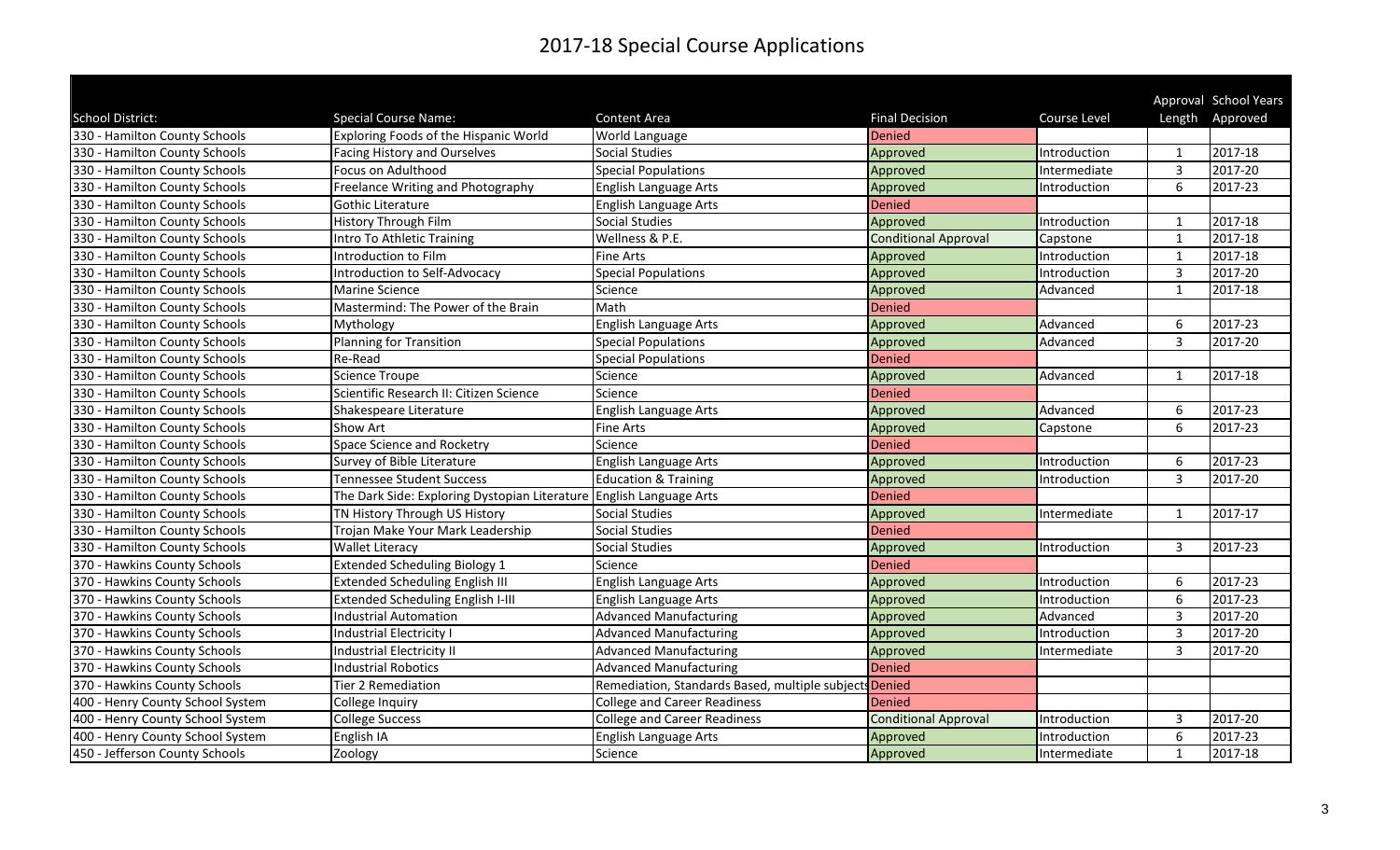|                                                              |                                                                                     |                                        |                             |              |                         | Approval School Years |
|--------------------------------------------------------------|-------------------------------------------------------------------------------------|----------------------------------------|-----------------------------|--------------|-------------------------|-----------------------|
| School District:                                             | <b>Special Course Name:</b>                                                         | Content Area                           | <b>Final Decision</b>       | Course Level | Length                  | Approved              |
| 460 - Johnson County Schools                                 | Aquaculture                                                                         | Agriculture, Food, & Natural Resources | Approved                    | Intermediate | 3                       | 2017-20               |
| 470 - Knox County Schools                                    | Advanced Animation / Simulation and Motion Arts, A/V Technology, & Communications   |                                        | Approved                    | Advanced     | $\overline{3}$          | 2017-20               |
| 470 - Knox County Schools                                    | Atmospheric, Earth, and Planetary Science                                           | Science                                | Approved                    | Introduction | $\mathbf{1}$            | 2017-18               |
| 470 - Knox County Schools                                    | Honors Academic Research                                                            | English Language Arts                  | Approved                    | Advanced     | 6                       | 2017-23               |
| 470 - Knox County Schools                                    | Honors Organic & Biochemistry                                                       | Science                                | Approved                    | Advanced     | $\mathbf{1}$            | 2017-18               |
| 470 - Knox County Schools                                    | Introduction to Animation / Simulation and M Arts, A/V Technology, & Communications |                                        | Approved                    | Introduction | 3                       | 2017-20               |
| 470 - Knox County Schools                                    | Microbiology                                                                        | Science                                | Approved                    | Advanced     | 3                       | 2017-20               |
| 470 - Knox County Schools                                    | <b>Scientific Modeling</b>                                                          | Science                                | Approved                    | Advanced     | $\overline{3}$          | 2017-20               |
| 470 - Knox County Schools                                    | Scientific Problem Solving                                                          | Science                                | Approved                    | Intermediate | $\overline{3}$          | 2017-20               |
| 470 - Knox County Schools                                    | <b>Writing for Success</b>                                                          | English Language Arts                  | Approved                    | Introduction | 6                       | 2017-23               |
| 490 - Lauderdale County Schools                              | English Language Arts Extended Learning - Gra English Language Arts                 |                                        | Approved                    | Introduction | 6                       | 2017-23               |
| 490 - Lauderdale County Schools                              | English Language Arts Extended Learning - Gra English Language Arts                 |                                        | Approved                    | Introduction | 6                       | 2017-23               |
| 490 - Lauderdale County Schools                              | English Language Arts Extended Learning - Gra English Language Arts                 |                                        | Approved                    | Introduction | 6                       | 2017-23               |
| 500 - Lawrence County Schools                                | <b>CTE Enrichment at Secondary Level</b>                                            | Human Services                         | Denied                      |              |                         |                       |
| 570 - Jackson-Madison County Schools                         | Aquaculture                                                                         | Agriculture, Food, & Natural Resources | Approved                    | Capstone     | 3                       | 2017-20               |
| 570 - Jackson-Madison County Schools                         | Tennessee Student Success                                                           | <b>General Elective</b>                | Denied                      |              |                         |                       |
| 590 - Marshall County Schools                                | Modern History                                                                      | <b>Social Studies</b>                  | Approved                    | Intermediate | -1                      | 2017-18               |
| 630 - Clarksville-Montgomery County School SGame Programming |                                                                                     | Information Technology                 | <b>Conditional Approval</b> | Advanced     | $\overline{1}$          | 2017-18               |
| 670 - Overton County Schools                                 | Microbiology                                                                        | Science                                | Approved                    | Advanced     | $\mathbf{1}$            | 2017-20               |
| 730 - Roane County Schools                                   | <b>World Literature</b>                                                             | English Language Arts                  | Approved                    | Intermediate | 6                       | 2017-23               |
| 740 - Robertson County Schools                               | Civil War and Reconstruction                                                        | <b>Social Studies</b>                  | Withdrawn by LEA            |              |                         |                       |
| 740 - Robertson County Schools                               | <b>Tennessee History</b>                                                            | <b>Social Studies</b>                  | Withdrawn by LEA            |              |                         |                       |
| 750 - Rutherford County Schools                              | <b>Advanced Multivariable Calculus</b>                                              | Math                                   | Approved                    | Advanced     | 6                       | 2017-23               |
| 750 - Rutherford County Schools                              | <b>Audio Recording</b>                                                              | Arts, A/V Technology, & Communications | Approved                    | Intermediate | $\overline{3}$          | 2017-20               |
| 750 - Rutherford County Schools                              | Critical Thinking and Reasoning                                                     | English Language Arts                  | Approved                    | Advanced     | 6                       | 2017-13               |
| 750 - Rutherford County Schools                              | Dystopian Literature                                                                | English Language Arts                  | Approved                    | Intermediate | 6                       | 2017-23               |
| 750 - Rutherford County Schools                              | <b>Entrepreneurship Foundations</b>                                                 | Marketing                              | Approved                    | Introduction | 3                       | 2017-20               |
| 750 - Rutherford County Schools                              | Etymology                                                                           | English Language Arts                  | <b>Conditional Approval</b> | Introduction | 6                       | 2017-23               |
| 750 - Rutherford County Schools                              | Event Audio                                                                         | Arts, A/V Technology, & Communications | Approved                    | Advanced     | $\overline{3}$          | 2017-20               |
| 750 - Rutherford County Schools                              | Global Diplomacy and the United Nations                                             | <b>Social Studies</b>                  | Approved                    | Advanced     | $\overline{\mathbf{1}}$ | 2017-18               |
| 750 - Rutherford County Schools                              | <b>Honors Astronomy</b>                                                             | Science                                | Approved                    | Intermediate | $\overline{1}$          | 2017-18               |
| 750 - Rutherford County Schools                              | Honors Film as Literature                                                           | English Language Arts                  | Approved                    | Intermediate | 6                       | 2017-23               |
| 750 - Rutherford County Schools                              | Introduction to Audio Production                                                    | Arts, A/V Technology, & Communications | Approved                    | Introduction | 3                       | 2017-20               |
| 750 - Rutherford County Schools                              | <b>Modern Physics</b>                                                               | Science                                | Approved                    | Advanced     | 6                       | 2017-23               |
| 750 - Rutherford County Schools                              | Mythology                                                                           | English Language Arts                  | Approved                    | Advanced     | 6                       | 2017-23               |
| 750 - Rutherford County Schools                              | <b>National Merit Prep</b>                                                          | <b>Special Populations</b>             | Approved                    | Advanced     | 1                       | 2017-18               |
| 750 - Rutherford County Schools                              | Southern Literature                                                                 | English Language Arts                  | <b>Denied</b>               |              |                         |                       |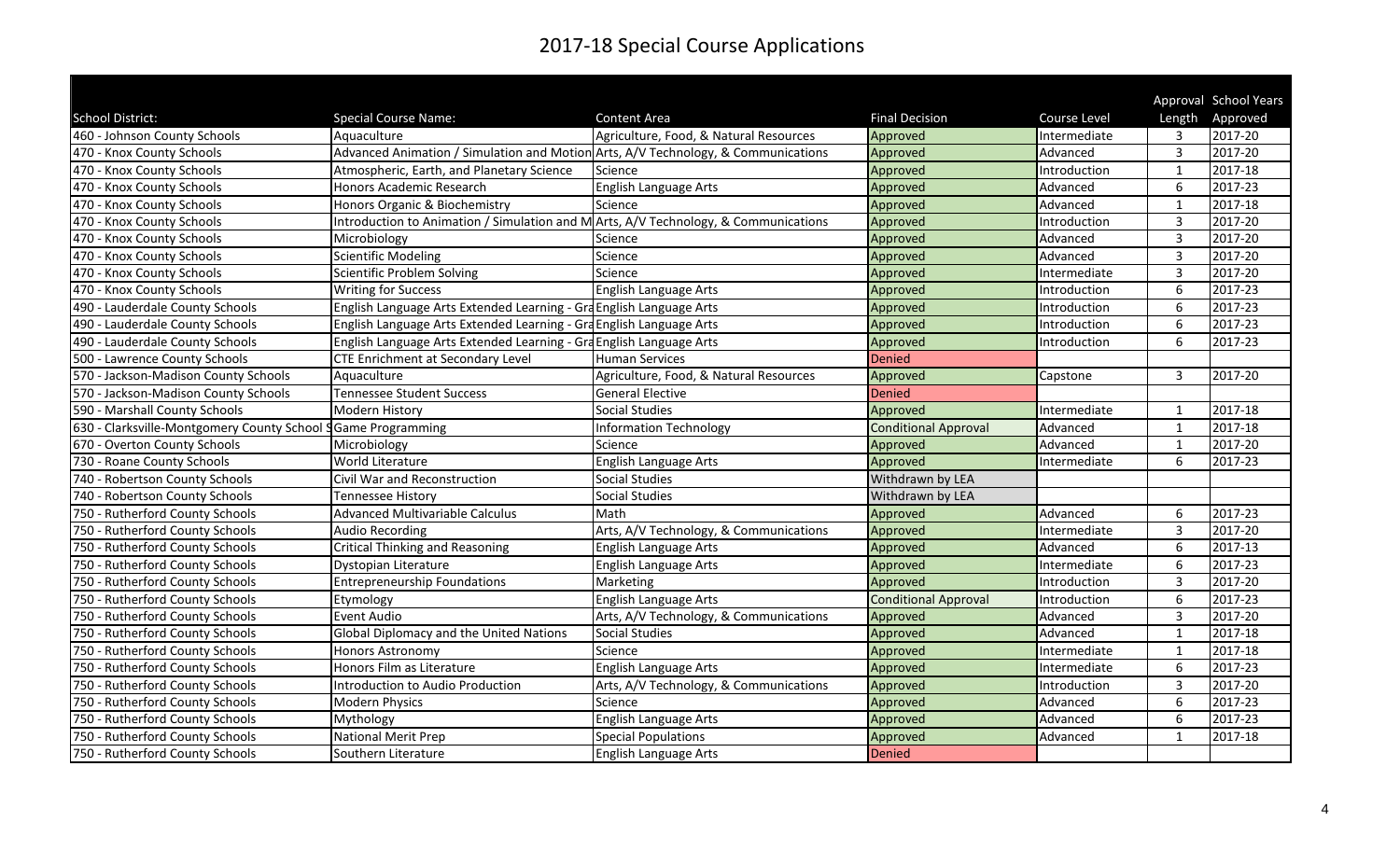|                                 |                                                                              |                                    |                       |              |                | Approval School Years |
|---------------------------------|------------------------------------------------------------------------------|------------------------------------|-----------------------|--------------|----------------|-----------------------|
| School District:                | <b>Special Course Name:</b>                                                  | <b>Content Area</b>                | <b>Final Decision</b> | Course Level | Length         | Approved              |
| 750 - Rutherford County Schools | <b>Tennessee History</b>                                                     | <b>Social Studies</b>              | Approved              | Advanced     |                | 2017-18               |
| 770 - Sequatchie County         | Civics in Action                                                             | <b>Social Studies</b>              | Approved              | Intermediate | $\mathbf{1}$   | 2017-18               |
| 770 - Sequatchie County         | Intro to 3-D Printing                                                        | <b>STEM</b>                        | Denied                |              |                |                       |
| 780 - Sevier County             | America at War                                                               | <b>Social Studies</b>              | Approved              | Introduction | 3              | 2017-20               |
| 780 - Sevier County             | Appalachian Studies                                                          | <b>Advanced Manufacturing</b>      | Approved              | Introduction | $\overline{1}$ | 2017-18               |
| 780 - Sevier County             | <b>Industrial Automation</b>                                                 | <b>Advanced Manufacturing</b>      | Approved              | Advanced     | $\overline{3}$ | 2017-20               |
| 780 - Sevier County             | Industrial Electricity I                                                     | <b>Advanced Manufacturing</b>      | Approved              | Introduction | 3              | 2017-29               |
| 780 - Sevier County             | <b>Industrial Electricity II</b>                                             | <b>Advanced Manufacturing</b>      | Approved              | Intermediate | 3              | 2017-20               |
| 780 - Sevier County             | Leadership Development                                                       | <b>Social Studies</b>              | Approved              | Advanced     | $\overline{3}$ | 2017-20               |
| 780 - Sevier County             | Scientific Principles of Robotics 1                                          | <b>Advanced Manufacturing</b>      | Denied                |              |                |                       |
| 780 - Sevier County             | The Presidents                                                               | <b>Social Studies</b>              | Approved              | Intermediate | 1              | 2017-18               |
| 792 - Shelby County             | <b>Academic Counseling</b>                                                   | <b>Special Populations</b>         | Denied                |              |                |                       |
| 792 - Shelby County             | Academic Seminar I                                                           | English Language Arts              | Withdrawn by LEA      |              |                |                       |
| 792 - Shelby County             | <b>Academic Seminar II</b>                                                   | English Language Arts              | Withdrawn by LEA      |              |                |                       |
| 792 - Shelby County             | <b>Arabic III</b>                                                            | World Language                     | Approved              | Advanced     | $\mathbf{1}$   | 2017-18               |
| 792 - Shelby County             | Arabic III Honors                                                            | World Language                     | Approved              | Advanced     | $\mathbf{1}$   | 2017-18               |
| 792 - Shelby County             | Arabic IV                                                                    | World Language                     | Approved              | Capstone     | $\mathbf{1}$   | 2017-18               |
| 792 - Shelby County             | AVID <sub>1</sub>                                                            | English Language Arts              | Approved              | Introduction | 6              | 2017-23               |
| 792 - Shelby County             | AVID <sub>2</sub>                                                            | English Language Arts              | Approved              | Intermediate | 6              | 2017-23               |
| 792 - Shelby County             | AVID <sub>3</sub>                                                            | English Language Arts              | Approved              | Advanced     | 6              | 2017-23               |
| 792 - Shelby County             | AVID <sub>4</sub>                                                            | English Language Arts              | Approved              | Capstone     | 6              | 2017-23               |
| 792 - Shelby County             | Chinese IV                                                                   | World Language                     | Denied                |              |                |                       |
| 792 - Shelby County             | DC Academic Seminar I                                                        | Dual enrollment                    | Denied                |              |                |                       |
| 792 - Shelby County             | ESL Development: US History and Governmen English as a Second Language (ESL) |                                    | Approved              | Introduction | 3              | 2017-18               |
| 792 - Shelby County             | <b>ESL Newcomer Science</b>                                                  | English as a Second language (ESL) | Approved              | Introduction | $\overline{1}$ | 2017-18               |
| 792 - Shelby County             | Etymology                                                                    | World Language                     | Approved              | Introduction | 6              | 2017-23               |
| 792 - Shelby County             | <b>Etymology Honors</b>                                                      | World Language                     | Approved              | Intermediate | 6              | 2017-23               |
| 792 - Shelby County             | Facing History & Ourselves (SEMESTER)                                        | <b>Social Studies</b>              | Approved              | Intermediate | $\overline{3}$ | 2017-20               |
| 792 - Shelby County             | Facing History & Ourselves (Year-Long)                                       | <b>Social Studies</b>              | Approved              | Advanced     | 3              | 2017-20               |
| 792 - Shelby County             | Honors Arabic III                                                            | World Language                     | Denied                |              |                |                       |
| 792 - Shelby County             | <b>Honors Humanities</b>                                                     | <b>Social Studies</b>              | Withdrawn by LEA      |              |                |                       |
| 792 - Shelby County             | <b>Honors Practical Law</b>                                                  | <b>Social Studies</b>              | Withdrawn by LEA      |              |                |                       |
| 792 - Shelby County             | <b>Humanities</b>                                                            | Science                            | Withdrawn by LEA      |              |                |                       |
| 792 - Shelby County             | International Baccalaureate Social and Cultura Social Studies                |                                    | Approved              | Advanced     | 3              | 2017-20               |
| 792 - Shelby County             | Introduction to College Math                                                 | Math                               | Withdrawn by LEA      |              |                |                       |
| 792 - Shelby County             | Photography                                                                  | <b>Fine Arts</b>                   | Approved              | Capstone     | 6              | 2017-23               |
| 792 - Shelby County             | Photography Honors                                                           | Fine Arts                          | Approved              | Capstone     | 6              | 2017-23               |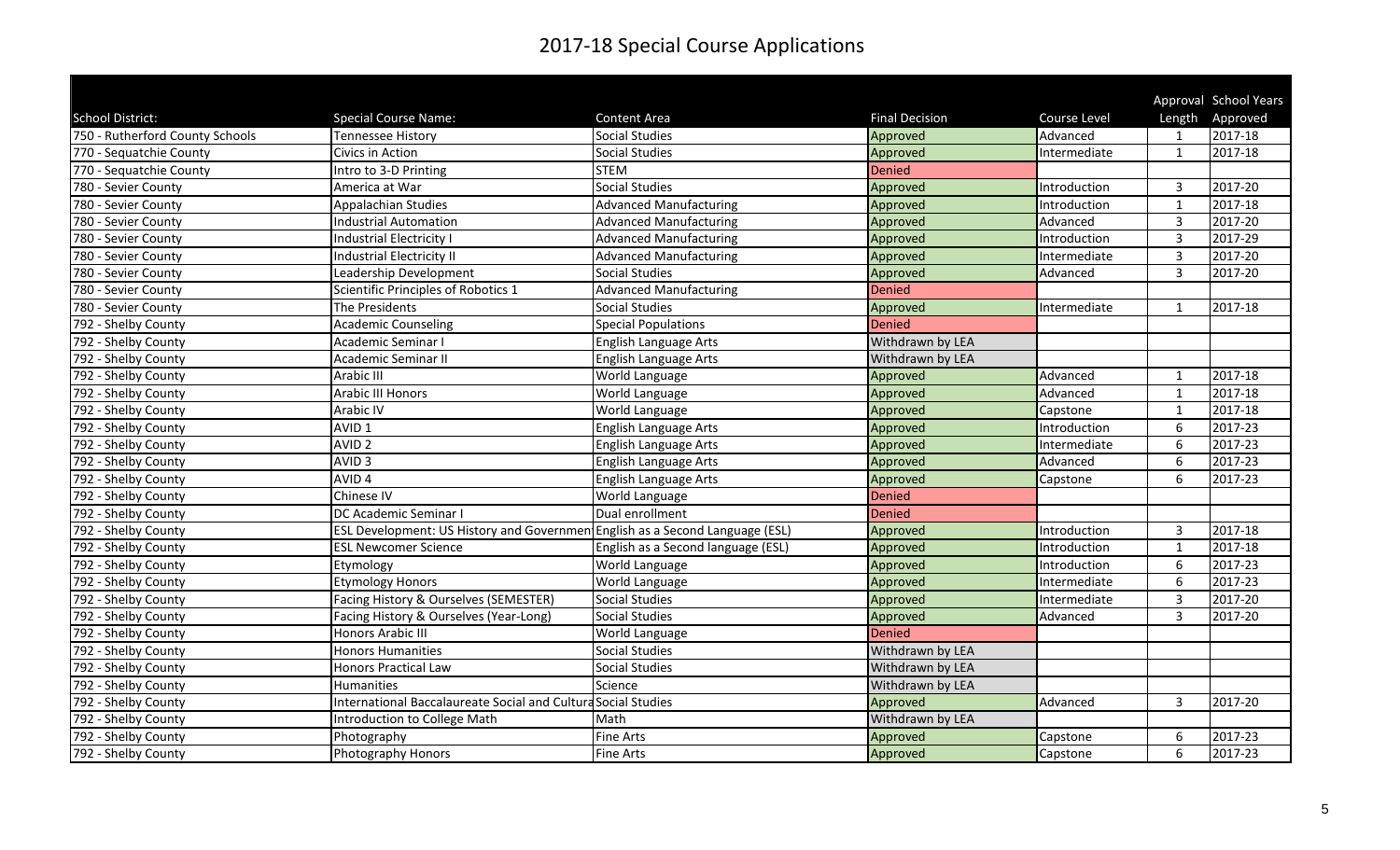|                                            |                                      |                       |                             |              |                         | Approval School Years |
|--------------------------------------------|--------------------------------------|-----------------------|-----------------------------|--------------|-------------------------|-----------------------|
| School District:                           | <b>Special Course Name:</b>          | <b>Content Area</b>   | <b>Final Decision</b>       | Course Level |                         | Length Approved       |
| 792 - Shelby County                        | <b>Practical Law</b>                 | <b>Social Studies</b> | Withdrawn by LEA            |              |                         |                       |
| 792 - Shelby County                        | <b>Visual Design</b>                 | <b>Fine Arts</b>      | Approved                    | Introduction | 6                       | 2017-23               |
| 792 - Shelby County                        | <b>Visual Design Honors</b>          | <b>Fine Arts</b>      | Approved                    | Intermediate | 6                       | 2017-23               |
| 792 - Shelby County                        | <b>Visual Design II Honors</b>       | <b>Fine Arts</b>      | Approved                    | Advanced     | 6                       | 2017-23               |
| 792 - Shelby County                        | Visual Design III Honors             | <b>Fine Arts</b>      | Approved                    | Capstone     | 6                       | 2017-23               |
| 793 - Arlington Schools                    | African American Literature          | English Language Arts | Approved                    | Introduction | 6                       | 2017-23               |
| 793 - Arlington Schools                    | <b>Classical Mythology</b>           | English Language Arts | Approved                    | Advanced     | 6                       | 2017-23               |
| 793 - Arlington Schools                    | <b>Etymology Honors</b>              | English Language Arts | Approved                    | Introduction | 6                       | 2017-23               |
| 793 - Arlington Schools                    | <b>Facing History and Ourselves</b>  | Social Studies        | Approved                    | Intermediate | 3                       | 2017-20               |
| 793 - Arlington Schools                    | Film Theory                          | <b>Fine Arts</b>      | Approved                    | Introduction | 6                       | 2017-23               |
| 793 - Arlington Schools                    | Genetics                             | Science               | <b>Conditional Approval</b> | Introduction | $\overline{1}$          | 2017-18               |
| 793 - Arlington Schools                    | <b>Humanities Honors</b>             | <b>Social Studies</b> | Approved                    | Introduction | $\overline{3}$          | 2017-20               |
| 794 - Bartlett Schools                     | <b>Classical Mythology</b>           | English Language Arts | Approved                    | Advanced     | 6                       | 2017-23               |
| 794 - Bartlett Schools                     | Etymology (2)                        | English Language Arts | Approved                    | Introduction | 6                       | 2017-23               |
| 795 - Collierville Schools                 | African American Literature          | English Language Arts | Approved                    | Intermediate | 6                       | 2017-23               |
| 796 - Germantown Municipal School District | <b>Classical Mythology</b>           | English Language Arts | Approved                    | Advanced     | 6                       | 2017-23               |
| 796 - Germantown Municipal School District | Facing History and Ourselves         | Social Studies        | Approved                    | Intermediate | 3                       | 2017-20               |
| 796 - Germantown Municipal School District | Humanities                           | <b>Social Studies</b> | Approved                    | Intermediate | $\overline{\mathbf{1}}$ | 2017-18               |
| 796 - Germantown Municipal Schools         | African American Literature          | English Language Arts | Approved                    | Intermediate | 6                       | 2017-23               |
| 796 - Germantown Municipal Schools         | Etymology                            | English Language Arts | Approved                    | Intermediate | 6                       | 2017-23               |
| 798 - Millington Municipal School District | <b>Classical Mythology</b>           | English Language Arts | Approved                    | Advanced     | 6                       | 2017-23               |
| 798 - Millington Municipal School District | <b>Etymology Honors</b>              | Wellness & P.E.       | Approved                    | Intermediate | 6                       | 2017-23               |
| 820 - Sullivan County Schools              | <b>Freshman Orientation</b>          | English Language Arts | Approved                    | Introduction | 3                       | 2017-20               |
| 820 - Sullivan County Schools              | Leadership and Peer Mentoring        | English Language Arts | <b>Conditional Approval</b> | Introduction | 3                       | 2017-20               |
| 820 - Sullivan County Schools              | Microbiology                         | Science               | Approved                    | Advanced     | -1                      | 2017-17               |
| 820 - Sullivan County Schools              | Survey of World Mythology            | English Language Arts | Approved                    | Advanced     | 6                       | 2017-23               |
| 830 - Sumner County Schools                | Algebra I Skills to Standards        | Math                  | Denied                      |              |                         |                       |
| 830 - Sumner County Schools                | Algebra II Skills to Standards       | Math                  | Denied                      |              |                         |                       |
| 830 - Sumner County Schools                | Chinese V                            | World Language        | Denied                      |              |                         |                       |
| 830 - Sumner County Schools                | English I- Extended Scheduling       | English Language Arts | Approved                    | Introduction | 6                       | 2017-23               |
| 830 - Sumner County Schools                | English I Skills to Standards        | English Language Arts | Approved                    | Introduction | 6                       | 2017-23               |
| 830 - Sumner County Schools                | English II- Extended Scheduling      | English Language Arts | Approved                    | Introduction | 6                       | 2017-23               |
| 830 - Sumner County Schools                | English II Skills to Standards       | English Language Arts | Approved                    | Introduction | 6                       | 2017-23               |
| 830 - Sumner County Schools                | English III Skills to Standards      | English Language Arts | Approved                    | Introduction | 6                       | 2017-23               |
| 830 - Sumner County Schools                | Geometry Skills to Standards         | Math                  | Denied                      |              |                         |                       |
| 850 - Trousdale County Schools             | <b>Extended Learning Chemistry I</b> | Science               | Approved                    | Intermediate | 1                       | 2017-18               |
| 850 - Trousdale County Schools             | <b>Extended Learning Chemistry I</b> | Science               | Approved                    | Intermediate | 1                       | 2017-18               |